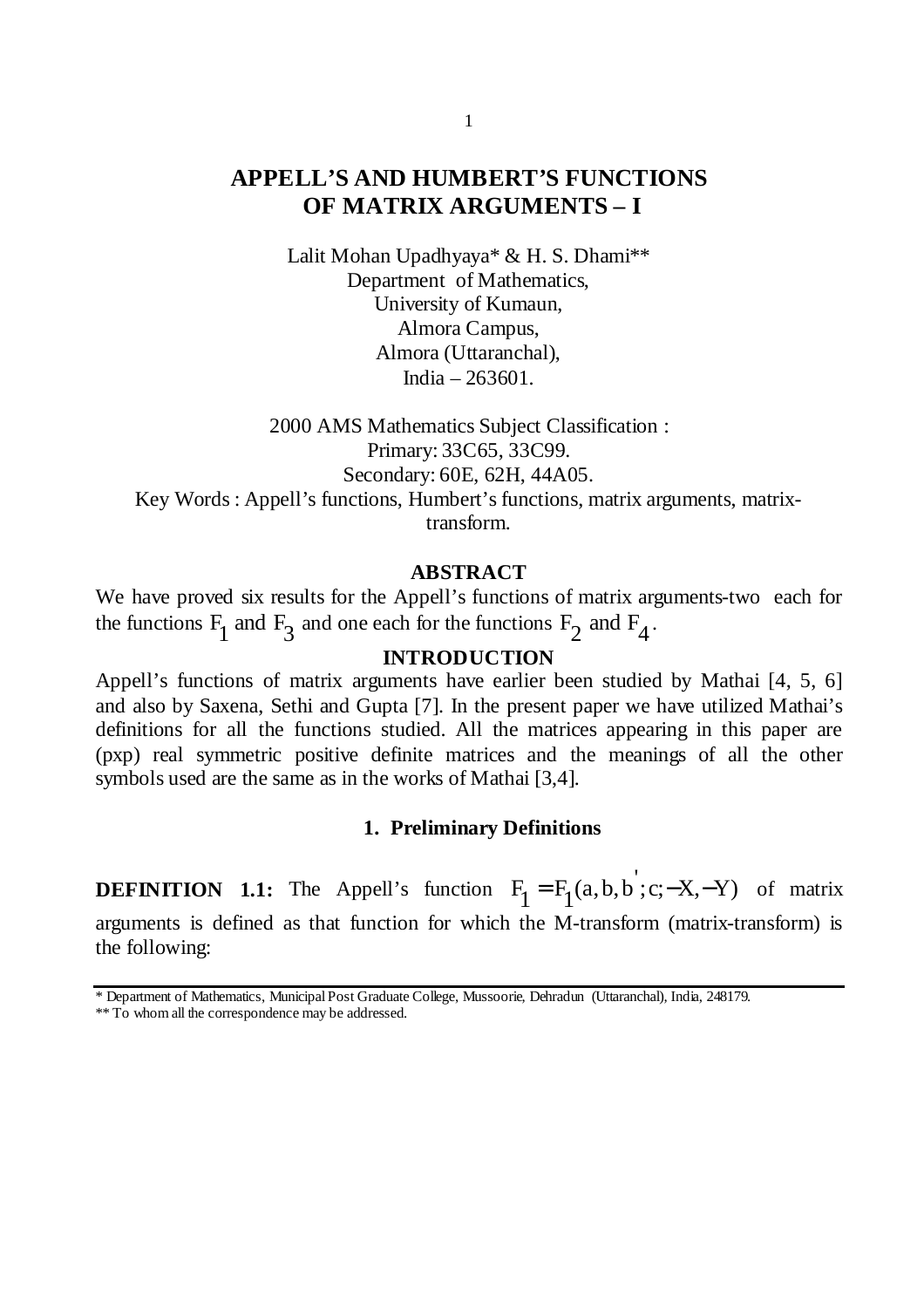$$
M(F_1) = \int_{X>0} \int_{Y>0} |X|^{\rho_1 - (p+1)/2} |Y|^{\rho_2 - (p+1)/2} F_1(a, b, b'; c; -X, -Y) dX dY
$$
  
= 
$$
\frac{\Gamma_p(c)\Gamma_p(\rho_1)\Gamma_p(\rho_2)\Gamma_p(a - \rho_1 - \rho_2)\Gamma_p(b - \rho_1)\Gamma_p(b' - \rho_2)}{\Gamma_p(a)\Gamma_p(b)\Gamma_p(b')\Gamma_p(c - \rho_1 - \rho_2)} \qquad \qquad \dots (1.1)
$$

for Re (a-
$$
p_1
$$
- $p_2$ , b- $p_1$ , b - $p_2$ , c- $p_1$ - $p_2$ ,  $p_1$ ,  $p_2$ ) > (p-1)/2.  
\n**DEFINITION 1.2:**  $F_2 = F_2(a,b,b;c,c;-X,-Y)$   
\n
$$
M(F_2) = \int_{X>0} \int_{Y>0} |X|^p P_1^{-(p+1)/2} |Y|^p P_2^{-(p+1)/2} F_2(a,b,b;c,c;-X,-Y) dX dY
$$
\n
$$
= \frac{\Gamma_p(c)\Gamma_p(c')\Gamma_p(p_1)\Gamma_p(p_2)\Gamma_p(a-p_1-p_2)\Gamma_p(b-p_1)\Gamma_p(b'-p_2)}{\Gamma_p(a)\Gamma_p(b)\Gamma_p(b')\Gamma_p(c-p_1)\Gamma_p(c'-p_2)} \dots (1.2)
$$
\n
$$
F_p(a)\Gamma_p(b)\Gamma_p(b')\Gamma_p(c-p_1,c'-p_2,p_1,p_2) > (p-1)/2.
$$
\n**DEFINITION 1.3:**  $F_3 = F_3(a,a',b,b;c;-X,-Y)$   
\n
$$
M(F_3) = \int_{X>0} \int_{Y>0} |X|^p P_1^{-(p+1)/2} |Y|^p P_2^{-(p+1)/2} F_3(a,a',b,b;c;-X,-Y) dX dY
$$
\n
$$
= \frac{\Gamma_p(c)\Gamma_p(p_1)\Gamma_p(p_2)\Gamma_p(a-p_1)\Gamma_p(a'-p_2)\Gamma_p(b-p_1)\Gamma_p(b'-p_2)}{\Gamma_p(a)\Gamma_p(a')\Gamma_p(b')\Gamma_p(c-p_1-p_2)} \dots (1.3)
$$
\n
$$
F_p(a)\Gamma_p(a')\Gamma_p(b)\Gamma_p(b')\Gamma_p(c-p_1-p_2)
$$
\nfor Re (a- $p_1$ , a'- $p_2$ , b- $p_1$ , b'- $p_2$ , c- $p_1$ - $p_2$ ,  $p_1$ ,  $p_2$ ) > (p-1)/2.  
\n**DEFINITION 1.4:**  $F_4 = F_4(a,b;c,c;-X,-Y)$   
\n
$$
M(F_4) = \int_{X>0} \int_{Y>0} |X|^p P_1^{-(p+1)/2} |Y|^p P_2^{-(p+1)/2} F
$$

for Re  $(a - \rho_1 - \rho_2, b - \rho_1 - \rho_2, c - \rho_1, c' - \rho_2, \rho_1, \rho_2) > (p-1)/2$ .  $-\rho_1 - \rho_2$ ,  $b - \rho_1 - \rho_2$ ,  $c - \rho_1$ ,  $c - \rho_2$ ,  $\rho_1$ ,  $\rho_2$ ) > (p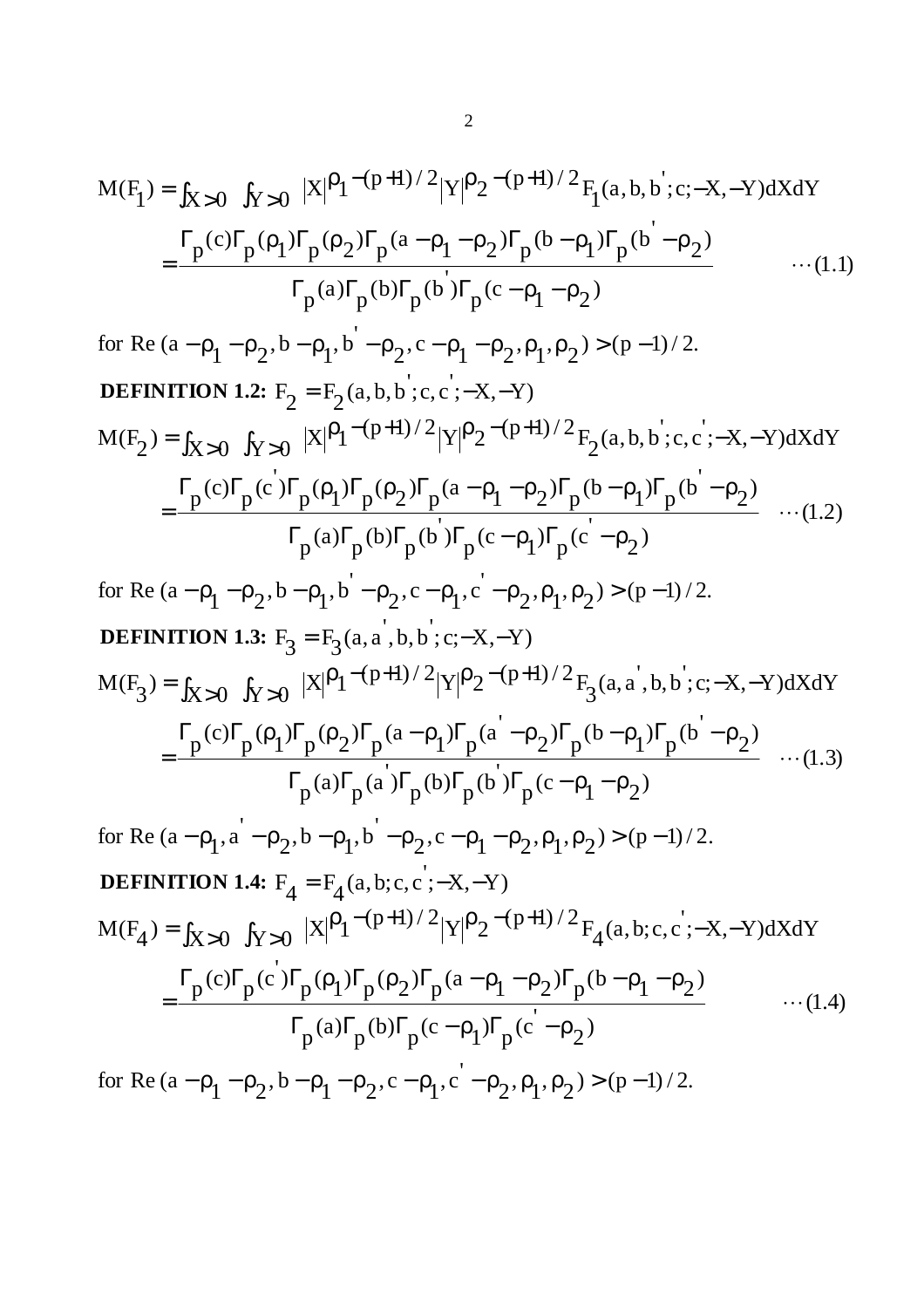**DEFINITION 1.5:** The Humbert's function  $\Phi_1 = \Phi_1(a, b; c; -X, -Y)$  of matrix arguments is defined as that function which has the following M-transform:

$$
M(\Phi_1) = \int_{X>0} \int_{Y>0} |X|^{\rho_1 - (p+1)/2} |Y|^{\rho_2 - (p+1)/2} \Phi_1(a, b; c; -X, -Y) dX dY
$$
  
= 
$$
\frac{\Gamma_p(c)\Gamma_p(\rho_1)\Gamma_p(\rho_2)\Gamma_p(a - \rho_1 - \rho_2)\Gamma_p(b - \rho_1)}{\Gamma_p(a)\Gamma_p(b)\Gamma_p(c - \rho_1 - \rho_2)} \qquad \qquad ...(1.5)
$$

for Re (a-
$$
\rho_1
$$
- $\rho_2$ , b- $\rho_1$ , c- $\rho_1$ - $\rho_2$ , $\rho_1$ , $\rho_2$ ) > (p-1)/2.  
\n**DEFINITION 1.6:**  $\Psi_1 = \Psi_1(a, b; c, c';-X, -Y)$   
\n
$$
M(\Psi_1) = \int_{X>0} \int_{Y>0} |X|^{\rho_1-(p+1)/2} |Y|^{\rho_2-(p+1)/2} \Psi_1(a, b; c, c';-X, -Y) dX dY
$$
\n
$$
= \frac{\Gamma_p(c)\Gamma_p(c')\Gamma_p(\rho_1)\Gamma_p(\rho_2)\Gamma_p(a-\rho_1-\rho_2)\Gamma_p(b-\rho_1)}{\Gamma_p(a)\Gamma_p(b)\Gamma_p(c-\rho_1)\Gamma_p(c'-\rho_2)} \qquad \qquad \dots (1.6)
$$

for Re 
$$
(a - \rho_1 - \rho_2, b - \rho_1, c - \rho_1, c' - \rho_2, \rho_1, \rho_2) > (p-1)/2
$$
.  
DEFINITION 1.7.  $\Psi = \Psi$  (a.e. c' - X - Y)

$$
M(\Psi_2) = \int_{X>0} f_{Y>0} |X|^p 1^{-(p+1)/2} |Y|^p 2^{-(p+1)/2} \Psi_2(a;c,c;-X,-Y)dXdY
$$
  
= 
$$
\frac{\Gamma_p(c)\Gamma_p(c)\Gamma_p(p_1)\Gamma_p(p_2)\Gamma_p(a-p_1-p_2)}{\Gamma_p(a)\Gamma_p(c-p_1)\Gamma_p(c'-p_2)} \qquad \qquad ...(1.7)
$$

for Re (a-
$$
\rho_1
$$
- $\rho_2$ ,c- $\rho_1$ ,c'- $\rho_2$ , $\rho_1$ , $\rho_2$ ) > (p-1)/2.  
\n**DEFINITION 1.8:**  $\Xi_2 = \Xi_2(a,b;c;-X,-Y)$   
\n
$$
M(\Xi_2) = \int_{X>0} \int_{Y>0} |X|^{\rho_1-(p+1)/2} |Y|^{\rho_2-(p+1)/2} \Xi_2(a,b;c;-X,-Y)dXdY
$$
\n
$$
= \frac{\Gamma_p(c)\Gamma_p(\rho_1)\Gamma_p(\rho_2)\Gamma_p(a-\rho_1)\Gamma_p(b-\rho_1)}{\Gamma_p(a)\Gamma_p(b)\Gamma_p(c-\rho_1-\rho_2)} \qquad \qquad \dots (1.8)
$$

for Re  $(a - \rho_1, b - \rho_1, c - \rho_1 - \rho_2, \rho_1, \rho_2) > (p-1)/2$ .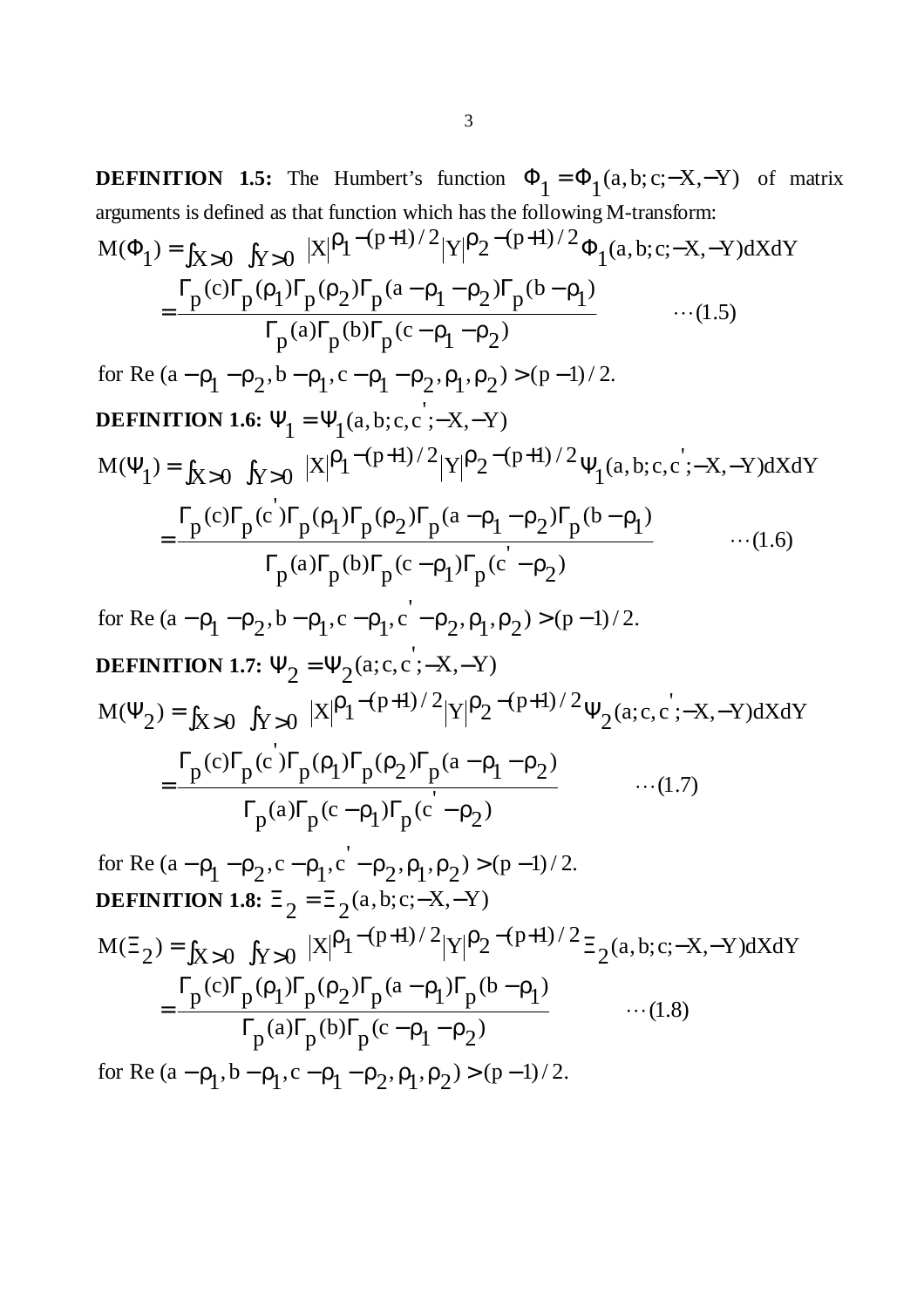# **2. Appell's Functions of Matrix Arguments.**

**THEOREM 2.1:**  
\n
$$
F_{1}(\alpha, \beta, \beta'; \gamma; -X, -Y)
$$
\n
$$
= \frac{\Gamma_{p}(\gamma)}{\Gamma_{p}(\beta)\Gamma_{p}(\beta')\Gamma_{p}(\gamma - \beta - \beta')} \int_{0}^{I} \int_{0}^{I} |U|^{\beta + \beta' - (p+1)/2} |V|^{\beta' - (p+1)/2} \times
$$
\n
$$
|I - U|^{\gamma - \beta - \beta' - (p+1)/2} |I - V|^{\beta - (p+1)/2} |I + (I - V)^{\frac{1}{2}} U^{\frac{1}{2}} X U^{\frac{1}{2}} (I - V)^{\frac{1}{2}}
$$
\n
$$
+ V^{\frac{1}{2}} U^{\frac{1}{2}} Y U^{\frac{1}{2}} V^{\frac{1}{2}} V^{\frac{1}{2}} |U|^{2} W
$$
\n...(2.1)

for  $0 < U < I$ ,  $0 < V < I$  and for Re  $(\beta, \beta^{'}, \gamma - \beta - \beta^{'}) > (p - 1)/2$ .

**PROOF:** We take the M-transform of the right side of eq. (2.1) with respect to the variables X and Y and the parameters  $\rho_1$  and  $\rho_2$  respectively to obtain,

$$
\int_{X>0} \int_{Y>0} |X|^{\rho_1 - (p+1)/2} |Y|^{\rho_2 - (p+1)/2} \Big| I + (I - V)^{\frac{1}{\sqrt{2}}} U^{\frac{1}{\sqrt{2}}} X U^{\frac{1}{\sqrt{2}}} (I - V)^{\frac{1}{\sqrt{2}}}
$$

$$
+V \frac{1}{2} V \frac{1}{2} V V \frac{1}{2} V^{2} \left| \frac{1}{2} V \right|^{2} dX dY
$$
 ......(2.2)

Making use of the transformations,

$$
X_1 = (I - V)^{\frac{1}{2}} U^{\frac{1}{2}} X U^{\frac{1}{2}} (I - V)^{\frac{1}{2}} Y_1 = V^{\frac{1}{2}} U^{\frac{1}{2}} Y U^{\frac{1}{2}} V^{\frac{1}{2}} W
$$
  
\n
$$
dX_1 = |I - V|^{(p+1)/2} |U|^{(p+1)/2} dX, dY_1 = |V|^{(p+1)/2} |U|^{(p+1)/2} dY \text{ and }
$$
  
\n
$$
|X_1| = |I - V| |U| |X|, |Y_1| = |V| |U| |Y|
$$

in the above expression and then integrating out the variables  $X_1$  and  $Y_1$  by using a type-2 Dirichlet integral we get,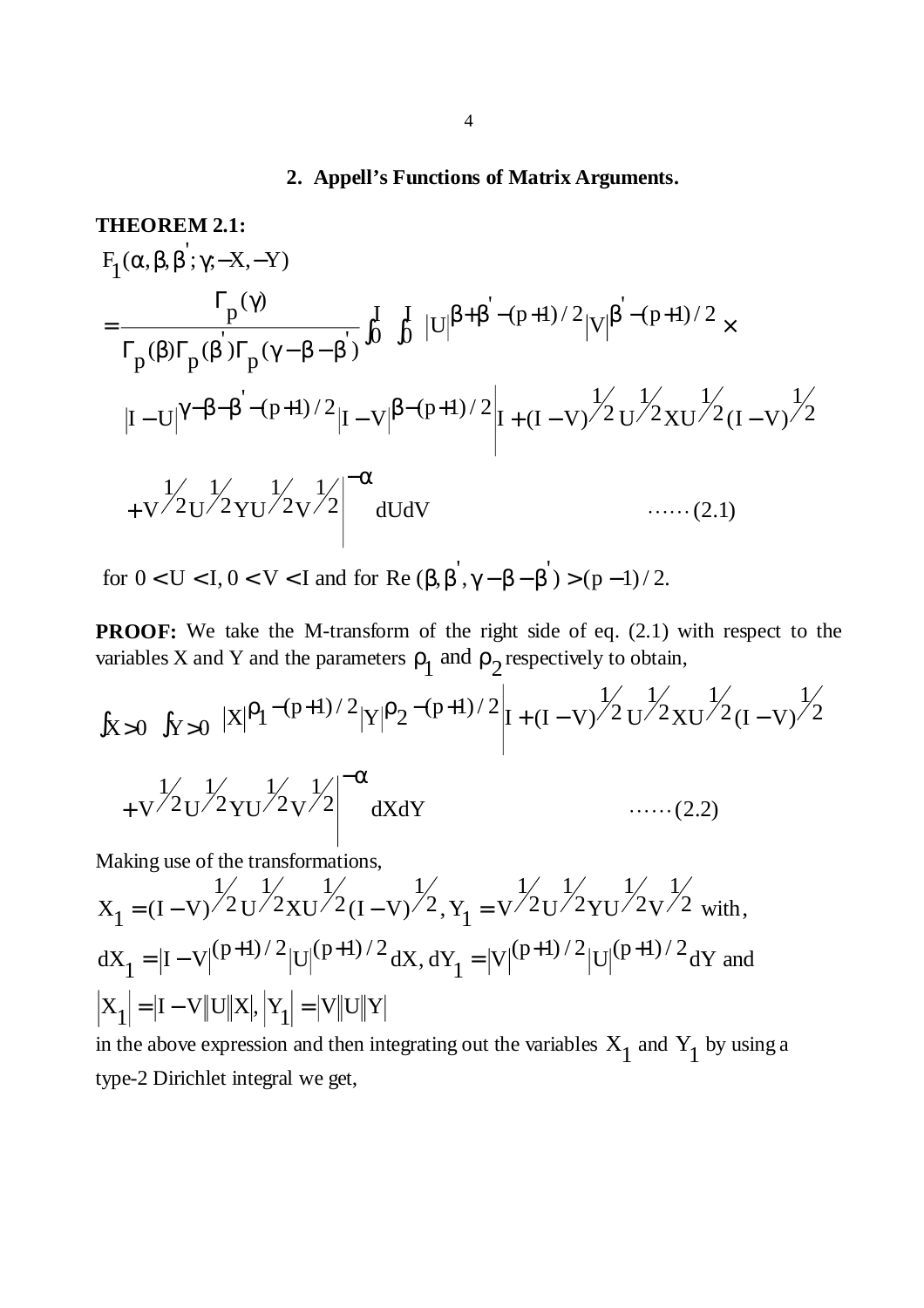$$
|U|^{-\rho}1^{-\rho}2|V|^{-\rho}2|I-V|^{-\rho}1\frac{\Gamma_p(\rho_1)\Gamma_p(\rho_2)\Gamma_p(\alpha-\rho_1-\rho_2)}{\Gamma_p(\alpha)}\qquad\qquad\cdots(2.3)
$$

Substituting this expression on the right side of eq. (2.1) and then integrating out the variables U and V in the resulting expression by using a type-1 Beta integral generates  $M(F_1)$  as given by eq. (1.1).

### **THEOREM 2.2:**

$$
|P|^{-\beta'} F_1(\alpha, \beta, \beta'; \gamma; -X, -P^{-\frac{1}{2}} Y P^{-\frac{1}{2}})
$$
  
=  $\frac{1}{\Gamma_p(\beta')} f_{T>0} e^{-tr(PT)} |T|^{\beta' - (p+1)/2} \Phi_1(\alpha, \beta; \gamma; -X, -T^{\frac{1}{2}} Y T^{\frac{1}{2}}) dT$  ... (2.4)

for Re  $(\beta') > (p-1)/2$ .

**PROOF:** Taking the M-transform of the right side of eq. (2.4) with respect to the variables X and Y and the parameters  $\rho_1$  and  $\rho_2$  respectively, we have,

$$
\int_{X>0} \int_{Y>0} |X|^p 1^{-(p+1)/2} |Y|^p 2^{-(p+1)/2} \Phi_1(\alpha, \beta; \gamma; -X, -T^{2}YT^{2}) dX dY \cdots (2.5)
$$
\nwhich under the transformation

which, under the transformation

$$
Y_1 = T^{1/2}YT^{1/2} \text{ (with } dY_1 = |T|^{(p+1)/2} dY \text{ and } |Y_1| = |T||Y| \text{)}
$$

and then using the definition (1.5) yields,  
\n
$$
|T|^{-\rho} 2 \frac{\Gamma_p(\gamma)\Gamma_p(\rho_1)\Gamma_p(\rho_2)\Gamma_p(\alpha-\rho_1-\rho_2)\Gamma_p(\beta-\rho_1)}{\Gamma_p(\alpha)\Gamma_p(\beta)\Gamma_p(\gamma-\rho_1-\rho_2)} \qquad \qquad \dots (2.6)
$$

Substituting this expression on the right side of eq. (2.4) and then integrating out T in the resulting expression by using a Gamma integral gives,

$$
|P|^{-(\beta-\rho_2)} \frac{\Gamma_p(\beta-\rho_2)\Gamma_p(\gamma)\Gamma_p(\rho_1)\Gamma_p(\rho_2)\Gamma_p(\alpha-\rho_1-\rho_2)\Gamma_p(\beta-\rho_1)}{\Gamma_p(\beta)\Gamma_p(\alpha)\Gamma_p(\beta)\Gamma_p(\gamma-\rho_1-\rho_2)} \dots (2.7)
$$

Now, taking the M-transform of the left side of eq. (2.4) with respect to the variables X and Y and the parameters  $\rho_1$  and  $\rho_2$  respectively, we get,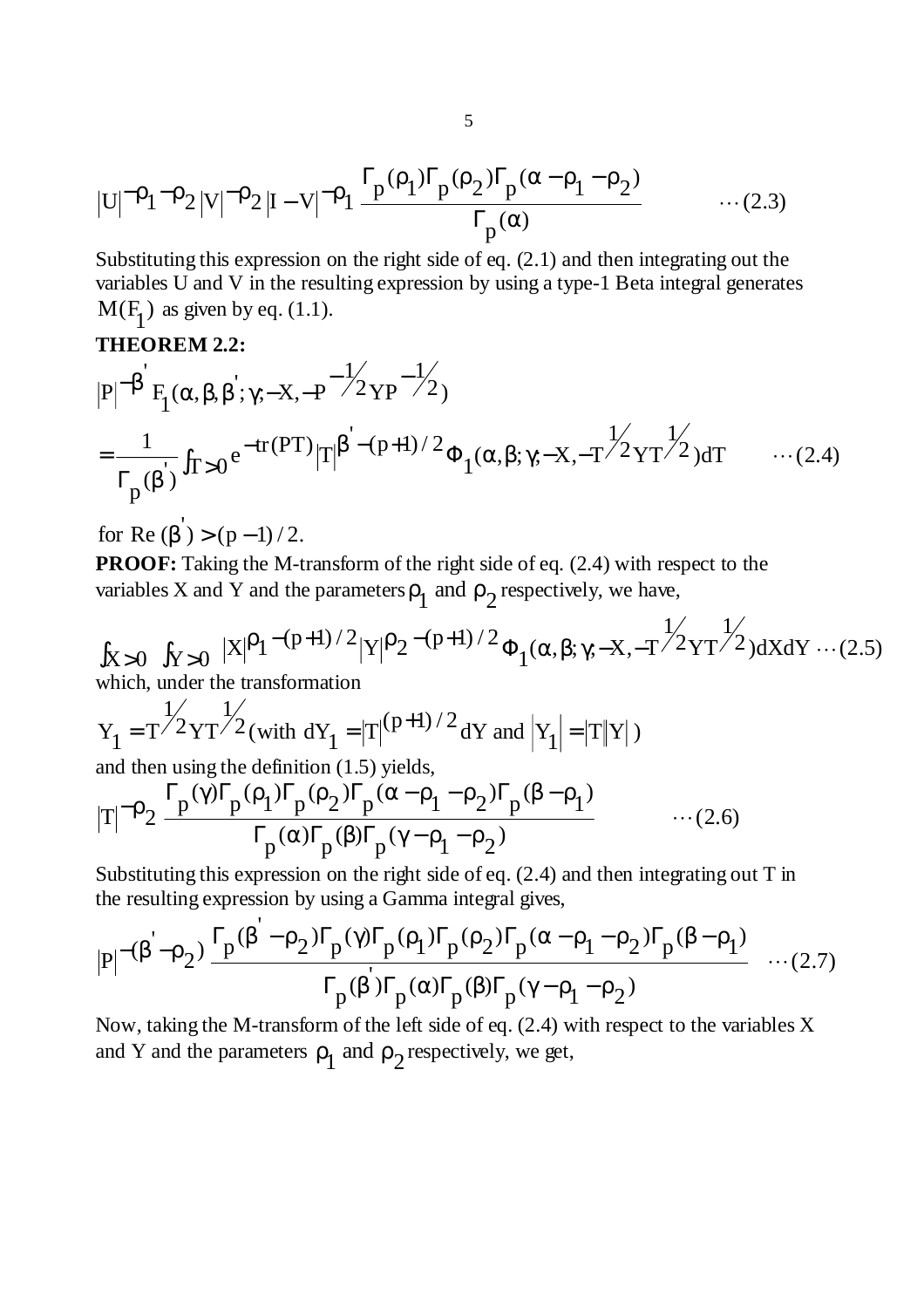$$
\int_{X>0} \int_{Y>0} |X|^{p} 1^{-(p+1)/2} |Y|^{p} 2^{-(p+1)/2} |P|^{-\beta} \times
$$
  
 
$$
F_1(\alpha, \beta, \beta^{'}; \gamma; -X, -P^{-\frac{1}{2}} Y P^{-\frac{1}{2}}) dX dY \qquad \qquad \dots \dots (2.8)
$$

which, under the transformation

 $\sqrt{2}$  (with dY<sub>2</sub> = |P|<sup>-(p+1)/2</sup> dY and  $|Y_2|$  = |P|<sup>-1</sup>|Y|) 1  $2$  $YP$  $Y_2 = P^{-\frac{1}{2}} Y P^{-\frac{1}{2}} ($  with  $dY_2 = |P|^{-(p+1)/2} dY$  and  $|Y_2| = |P|^{-\frac{1}{2}}$ and then using the definition  $(1.1)$  leads us to the same result as in eq.  $(2.7)$ .

#### **THEOREM 2.3:**

$$
|P|^{-\beta'} F_2(\alpha, \beta, \beta'; \gamma, \gamma'; -X, -P^{-\frac{1}{2}} Y P^{-\frac{1}{2}})
$$
  
=  $\frac{1}{\Gamma_p(\beta')} f_{T>0} e^{-tr(PT)} |T|^{\beta' - (p+1)/2} \Psi_1(\alpha, \beta; \gamma, \gamma'; -X, -T^{\frac{1}{2}} Y T^{\frac{1}{2}}) dT$  ... (2.9)

for Re  $(\beta') > (p-1)/2$ .

'

**PROOF:** Taking the M-transform of the right side of eq. (2.9) with respect to the variables X and Y and the parameters  $\rho_1$  and  $\rho_2$  respectively, we get,

$$
\int_{X>0} \int_{Y>0} |X|^{p} 1^{-(p+1)/2} |Y|^{p} 2^{-(p+1)/2} \times
$$
  
\n
$$
\Psi_1(\alpha, \beta; \gamma, \gamma'; -X, -T^{2} 2 Y T^{2}) dX dY \qquad \qquad \dots \dots (2.10)
$$

The application of the same transformation to this expression as we have applied to the expression (2.5) above and then the use of definition (1.6) leads us to,

$$
|T|^{-\rho_2} \frac{\Gamma_p(\gamma)\Gamma_p(\gamma')\Gamma_p(\rho_1)\Gamma_p(\rho_2)\Gamma_p(\alpha-\rho_1-\rho_2)\Gamma_p(\beta-\rho_1)}{\Gamma_p(\alpha)\Gamma_p(\beta)\Gamma_p(\gamma-\rho_1)\Gamma_p(\gamma'-\rho_2)} \qquad \qquad \dots (2.11)
$$

Substituting this expression on the right side of eq. (2.9) and then integrating out T in the resulting expression by using a Gamma integral gives,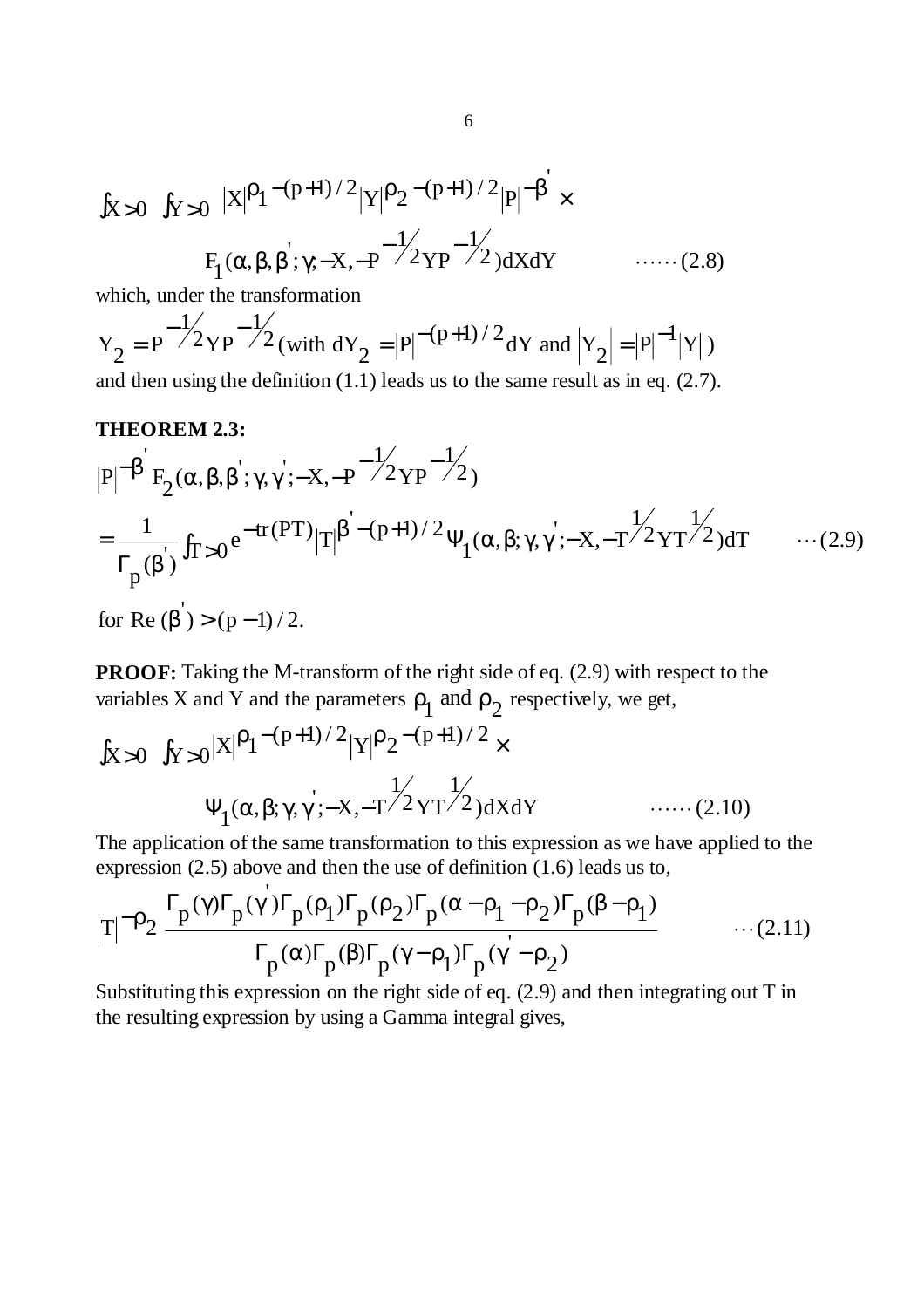$$
|P|^{-(\beta^{'}-\rho_2)}\frac{\Gamma_p(\beta^{'}-\rho_2)\Gamma_p(\gamma^{'})\Gamma_p(\gamma)\Gamma_p(\rho_1)\Gamma_p(\rho_2)\Gamma_p(\alpha-\rho_1-\rho_2)\Gamma_p(\beta-\rho_1)}{\Gamma_p(\beta^{'})\Gamma_p(\alpha)\Gamma_p(\beta)\Gamma_p(\gamma-\rho_1)\Gamma_p(\gamma-\rho_2)}\quad\cdots(2.12)
$$

 Now, taking the M-transform of the left side of eq. (2.9) with respect to the variables X and Y and the parameters  $\rho_1$  and  $\rho_2$  respectively, we have,

$$
\int_{X>0} \int_{Y>0} |X|^{\rho_1 - (p+1)/2} |Y|^{\rho_2 - (p+1)/2} |P|^{-\beta'} \times
$$
  
 
$$
F_2(\alpha, \beta, \beta'; \gamma, \gamma'; -X, -P^{-\frac{1}{2}} Y P^{-\frac{1}{2}}) dX dY \qquad \qquad \dots \dots (2.13)
$$

which, on the application of the same transformation as in eq.(2.8) above and then using the definition  $(1.2)$  yields the same result as in eq.(2.12) above.

## **THEOREM 2.4:**

$$
F_3(\alpha, \alpha^{'}, \beta, \beta^{'}; \gamma + \gamma^{'}; -X, -Y)
$$
\n
$$
= \frac{\Gamma_p(\gamma + \gamma^{'})}{\Gamma_p(\gamma)\Gamma_p(\gamma^{'})} \int_0^I |U|^{\gamma - (p+1)/2} |I - U|^{\gamma^{'} - (p+1)/2} {}_{2}F_1(\alpha, \beta; \gamma; -U^{'})2XU^{'}) \times
$$
\n
$$
{}_{2}F_1[\alpha^{'}, \beta^{'}; \gamma^{'}; -(I - U)^{1/2} Y(I - U)^{1/2}]dU \qquad \qquad \dots \dots (2.14)
$$

for  $0 < U < I$  and for Re  $(\gamma, \gamma') > (p - 1)/2$ .

**PROOF:** Taking the M-transform of the right side of eq.  $(2.14)$  with respect to the variables X and Y and the parameters  $\rho_1$  and  $\rho_2$  respectively, we get,

$$
\int_{X>0} \int_{Y>0} |X|^{\rho_1 - (p+1)/2} |Y|^{\rho_2 - (p+1)/2} \frac{1}{2} F_1(\alpha, \beta; \gamma; -U^{1/2} X U^{1/2}) \times
$$
  
 
$$
{}_{2}F_1[\alpha^{'}, \beta^{'}; \gamma^{'}; -(I-U)^{1/2} Y (I-U)^{1/2}] dX dY \qquad \qquad \dots \dots (2.15)
$$

Applying the transformations,

$$
X_1 = U^{\frac{1}{2}} X U^{\frac{1}{2}}, Y_1 = (I - U)^{\frac{1}{2}} Y (I - U)^{\frac{1}{2}} \text{ with } dX_1 = |U|^{(p+1)/2} dX,
$$
  
\n
$$
dY_1 = |I - U|^{(p+1)/2} dY \text{ and } |X_1| = |U||X|, |Y_1| = |I - U||Y|
$$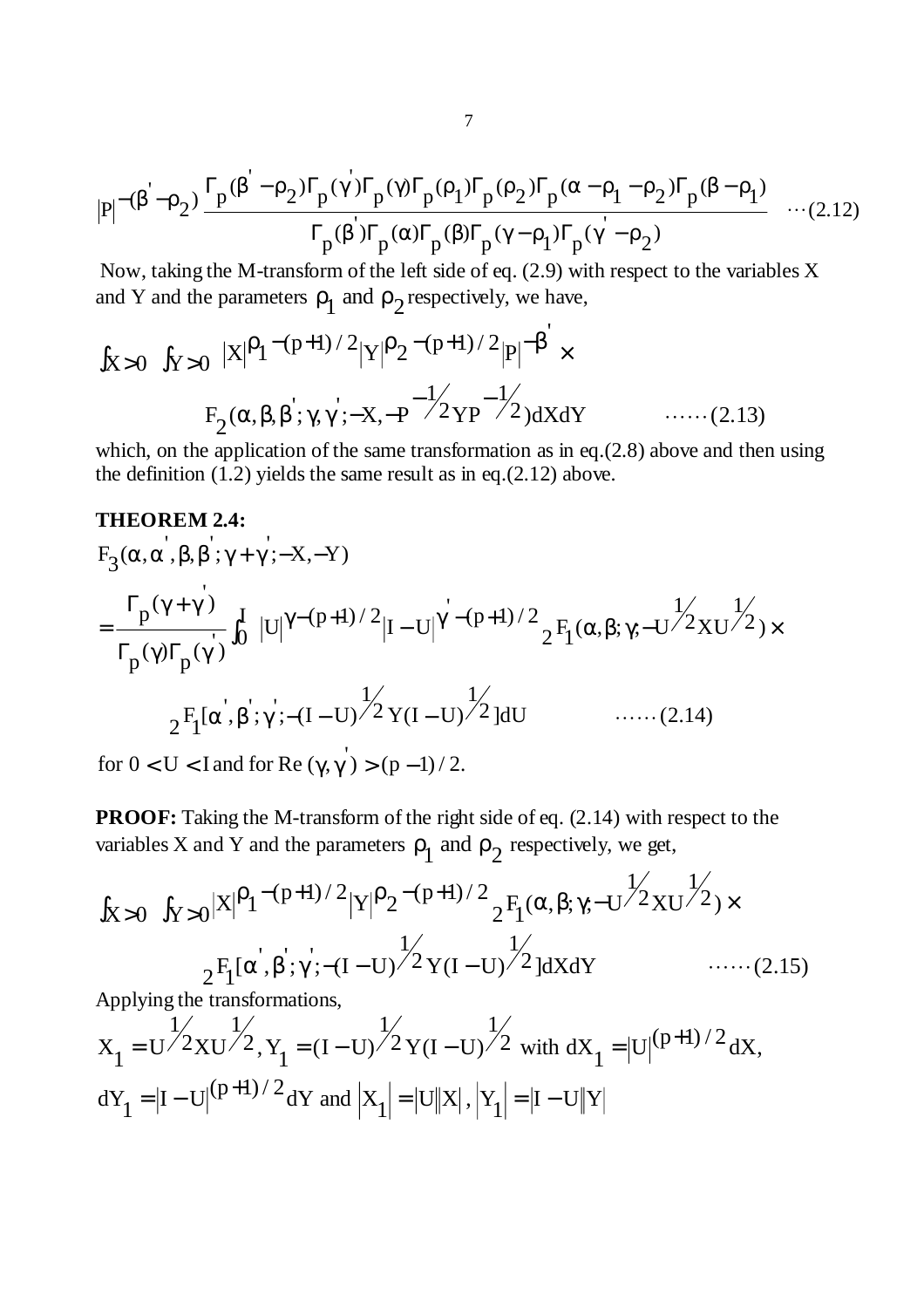to the above expression and then applying eq. (2.3.5) page 38 of Mathai [4] leads us to,

$$
|U|^{-\rho_1}|I-U|^{-\rho_2} \frac{\Gamma_p(\gamma)\Gamma_p(\alpha'-\rho_2)\Gamma_p(\beta'-\rho_2)\Gamma_p(\gamma')}{\Gamma_p(\alpha)\Gamma_p(\beta)\Gamma_p(\gamma-\rho_1)\Gamma_p(\alpha')}
$$
  

$$
\frac{\Gamma_p(\rho_1)\Gamma_p(\rho_2)\Gamma_p(\alpha-\rho_1)\Gamma_p(\beta-\rho_1)}{\Gamma_p(\beta)\Gamma_p(\gamma'-\rho_2)}
$$
 ......(2.16)

Substituting this expression on the right side of eq.(2.14) and then integrating out the variable U in the resulting expression by using a type -1 Beta integral results in  $M(F_2)$ (definition  $(1.3)$ ).

#### **THEOREM 2.5:** For  $p = 2$ ,

$$
|P|^{-\alpha'} F_3[\alpha, (\alpha'+1)/2, \beta, (2\alpha'+1)/4; \gamma;-X, -4P^{-1}YP^{-1})
$$
  
=  $\frac{1}{\Gamma_p(\alpha')}$   $\int_{T>0}^{1} e^{-tr(PT)} |T|^{\alpha' - (p+1)/2} \Xi_2(\alpha, \beta; \gamma; -X, -TYT') dT$  ... (2.17)

where Re  $(\alpha') > (p-1)/2$ .

**PROOF:** Taking the M-transform of the right side of eq.  $(2.17)$  with respect to the variables X and Y and the parameters  $\rho_1$  and  $\rho_2$  respectively, we have,

$$
\int_{X>0} \int_{Y>0} |X|^{p} 1^{-(p+1)/2} |Y|^{p} 2^{-(p+1)/2} \times
$$
  

$$
\Xi_2(\alpha, \beta; \gamma; -X, -TYT') dX dY \qquad \qquad \dots \dots (2.18)
$$

Applying the transformation  $Y_1 = TYT'$  with  $dY_1 = |T|^{p+1} dY$  and  $|Y_1| = |T|^2 |Y|$  to

the above expression and then using the definition (1.8) produces,  
\n
$$
|T|^{-2}\rho_2 \frac{\Gamma_p(\gamma)\Gamma_p(\rho_1)\Gamma_p(\rho_2)\Gamma_p(\alpha-\rho_1)\Gamma_p(\beta-\rho_1)}{\Gamma_p(\alpha)\Gamma_p(\beta)\Gamma_p(\gamma-\rho_1-\rho_2)} \cdots (2.19)
$$

Substituting this expression on the right side of eq. (2.17) and then integrating out T in the resulting expression by using a Gamma integral leads us to,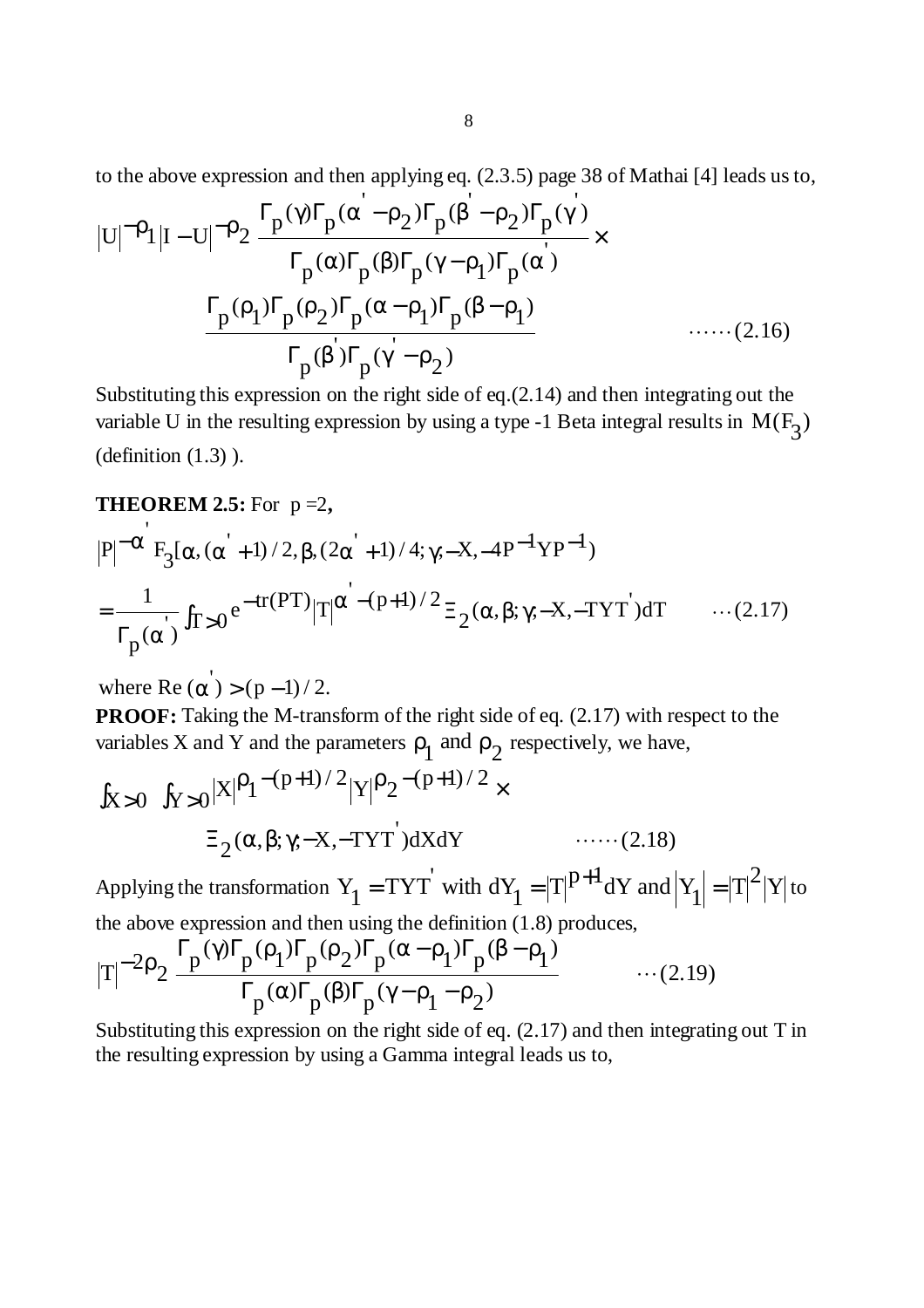$$
|P|^{-(\alpha^{'}-2\rho_{2})}\frac{\Gamma_{p}(\gamma)\Gamma_{p}(\rho_{1})\Gamma_{p}(\rho_{2})\Gamma_{p}(\alpha-\rho_{1})\Gamma_{p}(\beta-\rho_{1})\Gamma_{p}(\alpha^{'}-2\rho_{2})}{\Gamma_{p}(\alpha)\Gamma_{p}(\alpha)\Gamma_{p}(\beta)\Gamma_{p}(\gamma-\rho_{1}-\rho_{2})}\dots(2.20)
$$

Now taking the M-transform of the left side of eq. (2.17) with respect to the variables X and Y and the parameters  $\rho_1$  and  $\rho_2$  respectively, we get,

$$
\int_{X>0} \int_{Y>0} |X|^{p} 1^{-(p+1)/2} |Y|^{p} 2^{-(p+1)/2} |P|^{-\alpha} \times
$$
  
F<sub>3</sub>[ $\alpha$ , ( $\alpha$ <sup>'</sup> + 1)/2,  $\beta$ , (2 $\alpha$ <sup>'</sup> + 1)/4;  $\gamma$ ; -X, -4P<sup>-1</sup>YP<sup>-1</sup>)dXdY  
Making use of the transformation

 $Y_2 = 4P^{-1}YP^{-1}$  with  $dY_2 = 4P^{(p+1)/2} |P|^{-(p+1)} dY$  and  $|Y_2| = 4P |P|^{-2} |Y|$  in the above expression and then using the definition (1.3) along with the observation that for  $p=2$ ,

$$
4^{-p\rho_2} \frac{\Gamma_p[(\alpha^{'}+1)/2 - \rho_2]\Gamma_p[(2\alpha^{'}+1)/4 - \rho_2]}{\Gamma_p[(\alpha^{'}+1)/2]\Gamma_p[(2\alpha^{'}+1)/4]} = \frac{\Gamma_p(\alpha^{'}-2\rho_2)}{\Gamma_p(\alpha)}, \quad \dots (2.22)
$$

from eq. (6.13) page 84 of Mathai [4], finally leads us to the same result as in eq. (2.20) above.

 It is to be noted that this result is different from the corresponding result in the scalar case.

#### **THEOREM 2.6:**

$$
|P|^{-\alpha} F_4(\alpha, \beta; \gamma, \gamma'; -P^{-\frac{1}{2}} \chi P^{-\frac{1}{2}} - P^{-\frac{1}{2}} \chi P^{-\frac{1}{2}})
$$
  
=  $\frac{1}{\Gamma_p(\alpha)} \int_{T>0} e^{-tr(PT)} |T|^{\alpha-(p+1)/2} \Psi_2(\beta; \gamma, \gamma'; -T^{\frac{1}{2}} \chi T^{\frac{1}{2}} - P^{-\frac{1}{2}} \chi T^{-\frac{1}{2}}) dT \cdots (2.23)$   
for Re  $(\alpha) > (p-1)/2$ .

**PROOF:** Taking the M-transform of the right side of eq. (2.23) with respect to the variables X and Y and the parameters  $\rho_1$  and  $\rho_2$  respectively, we have,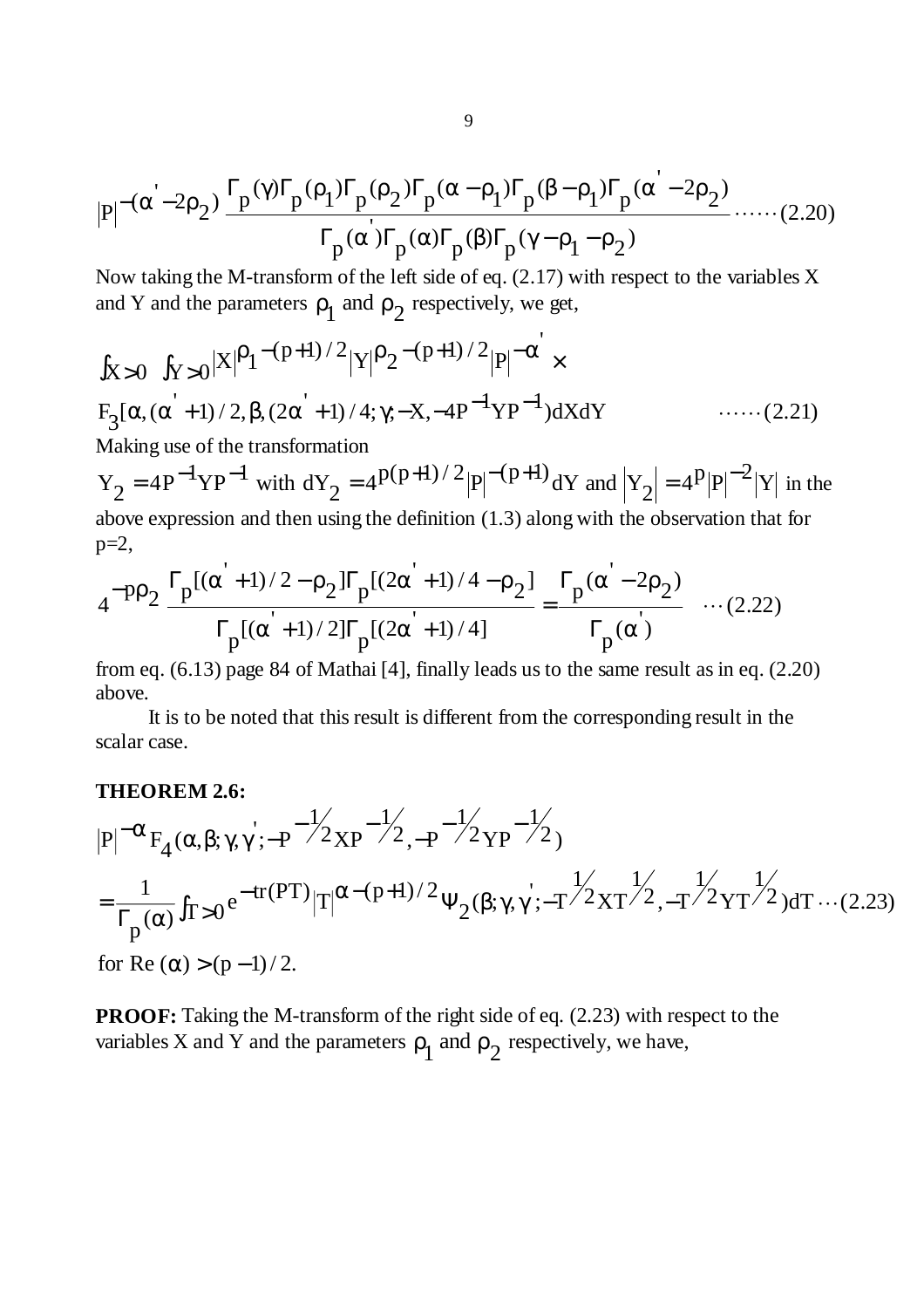$$
\int_{X>0} \int_{Y>0} |X|^{p} 1^{-(p+1)/2} |Y|^{p} 2^{-(p+1)/2} \times \Psi_2(\beta; \gamma, \gamma; -T^{2} 2XT^{2} , -T^{2} 2YT^{2}) dX dY \qquad \qquad \dots \dots (2.24)
$$

which, under the transformations

$$
X_1 = T^{1/2}XT^{1/2}, Y_1 = T^{1/2}YT^{1/2} with dX_1 = |T|^{(p+1)/2}dX, dY_1 = |T|^{(p+1)/2}dY
$$
  
and  $|X_1| = |T||X|, |Y_1| = |T||Y|$   
and then using the definition (1.7) yields,

$$
|T|^{-\rho_1-\rho_2} \frac{\Gamma_p(\gamma)\Gamma_p(\gamma)\Gamma_p(\rho_1)\Gamma_p(\rho_2)\Gamma_p(\beta-\rho_1-\rho_2)}{\Gamma_p(\beta)\Gamma_p(\gamma-\rho_1)\Gamma_p(\gamma-\rho_2)} \qquad \qquad \dots (2.25)
$$

Substituting this expression on the right side of eq.(2.23) and then integrating out T in the resulting expression by using a Gamma integral produces,

$$
|P|^{-(\alpha-\rho_1-\rho_2)} \frac{\Gamma_p(\gamma)\Gamma_p(\gamma)\Gamma_p(\rho_1)\Gamma_p(\rho_2)\Gamma_p(\alpha-\rho_1-\rho_2)\Gamma_p(\beta-\rho_1-\rho_2)}{\Gamma_p(\alpha)\Gamma_p(\beta)\Gamma_p(\gamma-\rho_1)\Gamma_p(\gamma-\rho_2)} \dots (2.26)
$$

Now, taking the M-transform of the left side of eq.(2.23) with respect to the variables X and Y and the parameters  $\rho_1$  and  $\rho_2$  respectively, we get,

$$
\int_{X>0} \int_{Y>0} |X|^{p} 1^{-(p+1)/2} |Y|^{p} 2^{-(p+1)/2} \times
$$
\n
$$
|P|^{-\alpha} F_{4}(\alpha, \beta; \gamma, \gamma'; -P^{-\frac{1}{2}} \chi_{P}^{-\frac{1}{2}} \chi_{P}^{-\frac{1}{2}} \chi_{P}^{-\frac{1}{2}} \chi_{P}^{-\frac{1}{2}} \chi_{P}^{-\frac{1}{2}} \chi_{P}^{-\frac{1}{2}} \chi_{P}^{-\frac{1}{2}} \chi_{P}^{-\frac{1}{2}} \chi_{P}^{-\frac{1}{2}} \chi_{P}^{-\frac{1}{2}} \chi_{P}^{-\frac{1}{2}} \chi_{P}^{-\frac{1}{2}} \chi_{P}^{-\frac{1}{2}} \chi_{P}^{-\frac{1}{2}} \chi_{P}^{-\frac{1}{2}} \chi_{P}^{-\frac{1}{2}} \chi_{P}^{-\frac{1}{2}} \chi_{P}^{-\frac{1}{2}} \chi_{P}^{-\frac{1}{2}} \chi_{P}^{-\frac{1}{2}} \chi_{P}^{-\frac{1}{2}} \chi_{P}^{-\frac{1}{2}} \chi_{P}^{-\frac{1}{2}} \chi_{P}^{-\frac{1}{2}} \chi_{P}^{-\frac{1}{2}} \chi_{P}^{-\frac{1}{2}} \chi_{P}^{-\frac{1}{2}} \chi_{P}^{-\frac{1}{2}} \chi_{P}^{-\frac{1}{2}} \chi_{P}^{-\frac{1}{2}} \chi_{P}^{-\frac{1}{2}} \chi_{P}^{-\frac{1}{2}} \chi_{P}^{-\frac{1}{2}} \chi_{P}^{-\frac{1}{2}} \chi_{P}^{-\frac{1}{2}} \chi_{P}^{-\frac{1}{2}} \chi_{P}^{-\frac{1}{2}} \chi_{P}^{-\frac{1}{2}} \chi_{P}^{-\frac{1}{2}} \chi_{P}^{-\frac{1}{2}} \chi_{P}^{-\frac{1}{2}} \chi_{P}^{-\frac{1}{2}} \chi_{P}^{-\frac{1}{2}} \chi_{P}^{-\frac{1}{2}} \chi_{P}^{-\frac{1}{2}} \chi_{P}^{-\frac{1}{2}} \chi_{P}^{-\frac{1}{2}} \chi_{P}^{-\frac{1}{2}} \chi_{P}^{-\frac{1}{2}} \chi_{P}^{-\frac{1}{2}} \chi_{P}^{-\frac{1}{2}} \chi_{P}^{-
$$

and then using the definition (1.4) leads us to the same result as in eq. (2.26).

#### **References**

1. Erdélyi A., Magnus W., Oberhettinger F., Tricomi F. G. (1954). Tables of Integral Transforms, Vol. I, McGraw Hill, New York, Toronto and London.